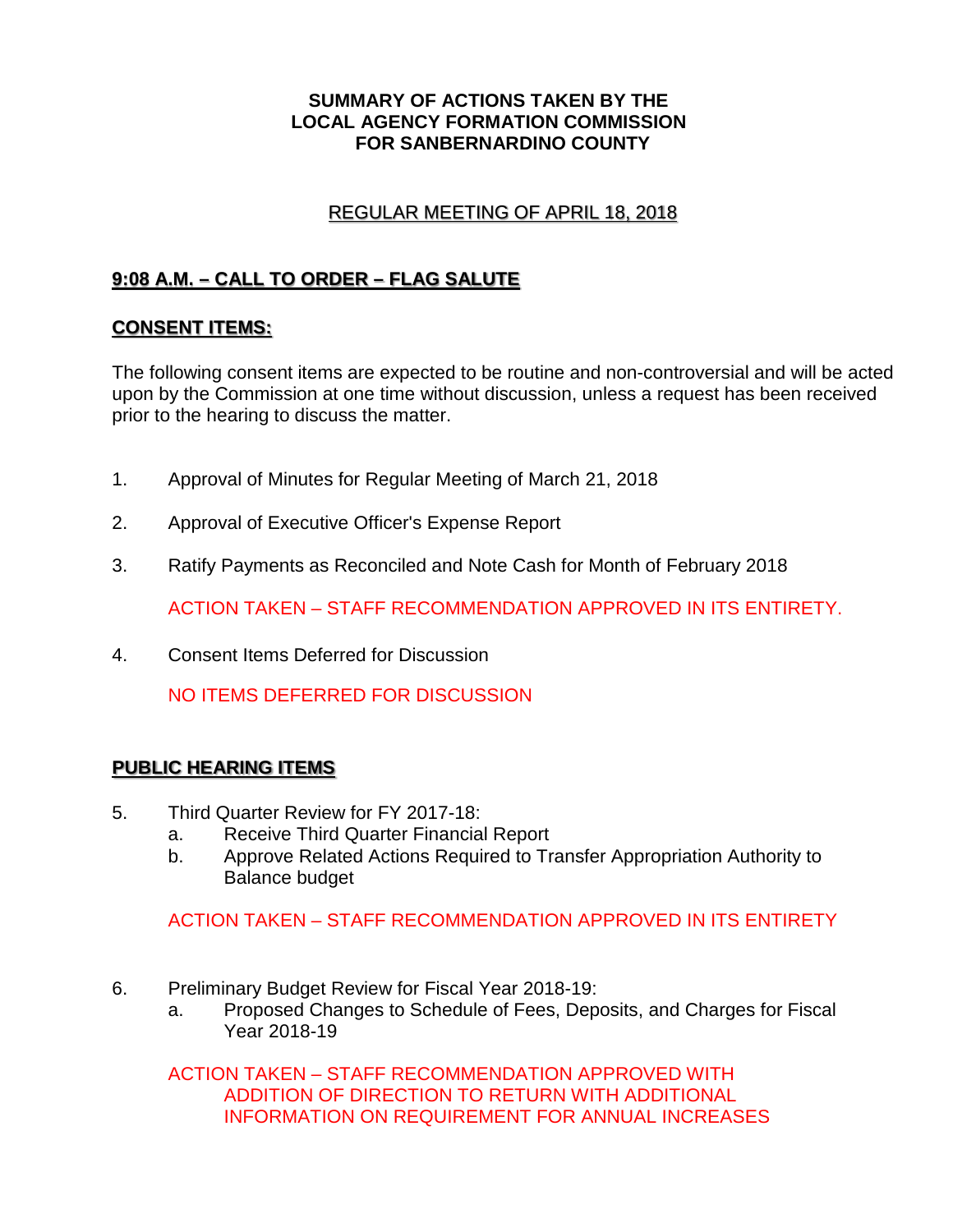- b. Proposed Budget for Fiscal Year 2018-19:
	- i. Review and Approve Contract with Best Best & Krieger for Legal Counsel Services
	- ACTION TAKEN STAFF RECOMMENDATION APPROVED IN ITS ENTIRETY
	- ii. Review and Consideration of Amendments to Policy and Procedure Manual Section III – Human Resources to Reflect Changes in County Approved Exempt Compensation Plan for Salaries, Benefits and Leave Provisions

ACTION TAKEN – STAFF RECOMMENDATION APPROVED IN ITS ENTIRETY WITH ADDITIONAL DIRECTION TO RETURN IN FALL OF 2018 TO DISCUSS COST-OF-LIVING INCREASE PRIOR TO BUDGET REVIEW FOR FY 2019-20

iii. Proposed Budget for FY 2018-19 and Apportionment Calculation ACTION TAKEN – STAFF RECOMMENDATION APPROVED IN ITS **ENTIRETY** 

7. Review and Consideration of Update to Policy and Procedure Manual Section IV – Application Processing, Chapter 5, Out of Agency Fire Protection Contracts and Related Application Form

ACTION TAKEN – STAFF RECOMMENDATION APPROVED IN ITS ENTIRETY

8. Status Report on Continued Monitoring of Conditions Imposed by LAFCO Resolution 3190 – LAFCO 3157 Sphere of Influence Establishment for County Service Area 120 **(CONTINUED TO THE JUNE 20, 2018 HEARING)**

ACTION TAKEN – STAFF RECOMMENDATION APPROVED IN ITS ENTIRETY

9. Discussion of Deferral of Mandatory Service Review for Wrightwood Community Services District for one year and Initiation of Coterminous Sphere of Influence Establishment for Wrightwood Community Services District within San Bernardino **County** 

ACTION TAKEN – STAFF RECOMMENDATION APPROVED IN ITS ENTIRETY

# **INFORMATION ITEMS:**

10. Legislative Oral Report

ORAL REPORT PROVIDED